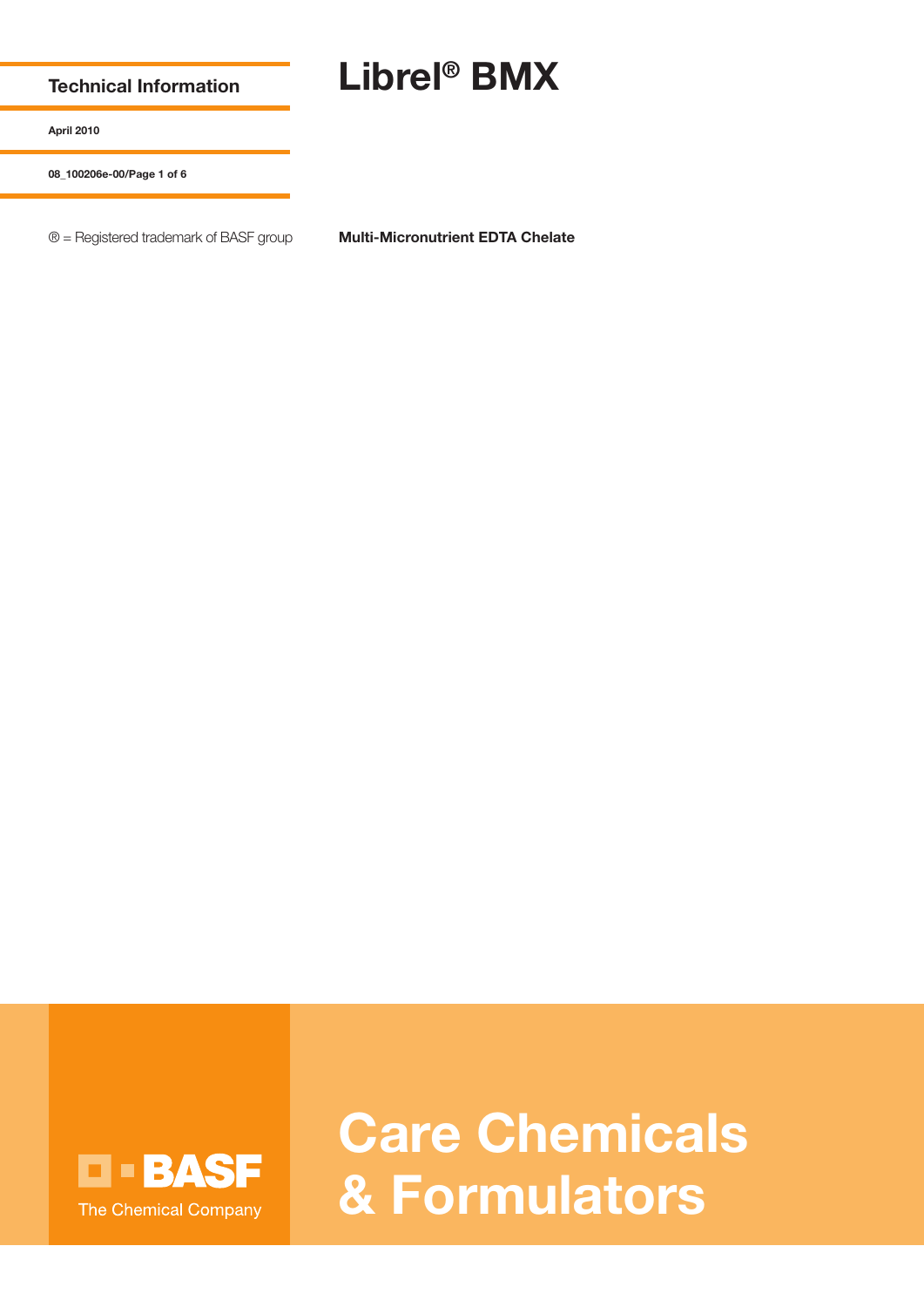## **Product Information**

| <b>Product Type</b> | Multi-micronutrient fertiliser conforming to the definition of an "EC FERTILISER".                                                                          |
|---------------------|-------------------------------------------------------------------------------------------------------------------------------------------------------------|
| <b>Description</b>  | Ethylenediamine tetraacetate (EDTA) chelates of copper, iron, manganese and zinc,<br>as their disodium salts, also inorganic salts of boron and molybdenum. |
| <b>Intended Use</b> | • To correct multiple micronutrient deficiencies in most agricultural, horticultural<br>and ornamental crops. Recommended for foliar application.           |

• As a micronutrient source in hydroponics, liquid feed solutions and soilless growing media.

| <b>Typical Analysis</b>             | Element                                                                                                                                                                                                                                            |         | Water Soluble (%)                                                             | Chelated by EDTA (%) min |  |
|-------------------------------------|----------------------------------------------------------------------------------------------------------------------------------------------------------------------------------------------------------------------------------------------------|---------|-------------------------------------------------------------------------------|--------------------------|--|
|                                     | <b>Boron</b>                                                                                                                                                                                                                                       | (as B)  | 0.875                                                                         | As sodium borate         |  |
|                                     | Copper                                                                                                                                                                                                                                             | (as Cu) | 1.70                                                                          | 1.62                     |  |
|                                     | Iron                                                                                                                                                                                                                                               | (as Fe) | 3.35                                                                          | 3.18                     |  |
|                                     | Manganese                                                                                                                                                                                                                                          | (as Mn) | 1.70                                                                          | 1.62                     |  |
|                                     | Molybdenum                                                                                                                                                                                                                                         | (as Mo) | 0.023                                                                         | As sodium molybdate      |  |
|                                     | Zinc                                                                                                                                                                                                                                               | (as Zn) | 0.60                                                                          | 0.57                     |  |
| <b>Practical pH Stability Range</b> | $4 - 9$ (in aqueous solution)                                                                                                                                                                                                                      |         |                                                                               |                          |  |
| <b>Analytical Method</b>            | Available on request                                                                                                                                                                                                                               |         |                                                                               |                          |  |
| Appearance                          | Green spray agglomerated microgranule                                                                                                                                                                                                              |         |                                                                               |                          |  |
| PRD-No.                             | 30483053                                                                                                                                                                                                                                           |         |                                                                               |                          |  |
| Solubility (in water)               | ~150 g/l (at 20 °C)                                                                                                                                                                                                                                |         |                                                                               |                          |  |
| <b>Specification</b>                | See separate document: "Standard Specification" available via BASF's WorldAccount:<br>https://worldaccount.basf.com (registered access).                                                                                                           |         |                                                                               |                          |  |
| <b>Packaging</b>                    | Detailed information on the packaging is available via BASF's WorldAccount:<br>https://www.worldaccount.basf.com (registered access).                                                                                                              |         |                                                                               |                          |  |
| <b>Storage</b>                      | Librel BMX will store indefinitely under normal conditions. For user convenience<br>it is recommended that the product is stored in a dry place. Re-seal partly used<br>packs tightly.                                                             |         |                                                                               |                          |  |
| <b>Transport Precautions</b>        |                                                                                                                                                                                                                                                    |         | No special precautions are necessary for transport by air, sea, rail or road. |                          |  |
| <b>Harmonised Tariff No.</b>        | 3105-9099-90                                                                                                                                                                                                                                       |         |                                                                               |                          |  |
| <b>Health &amp; Safety</b>          | Detailed information on the product described in this leaflet can be found in our<br>relevant Health and Safety Information (Material Safety Data Sheet) available via<br>BASF's WorldAcccount: https://worldaccount.basf.com (registered access). |         |                                                                               |                          |  |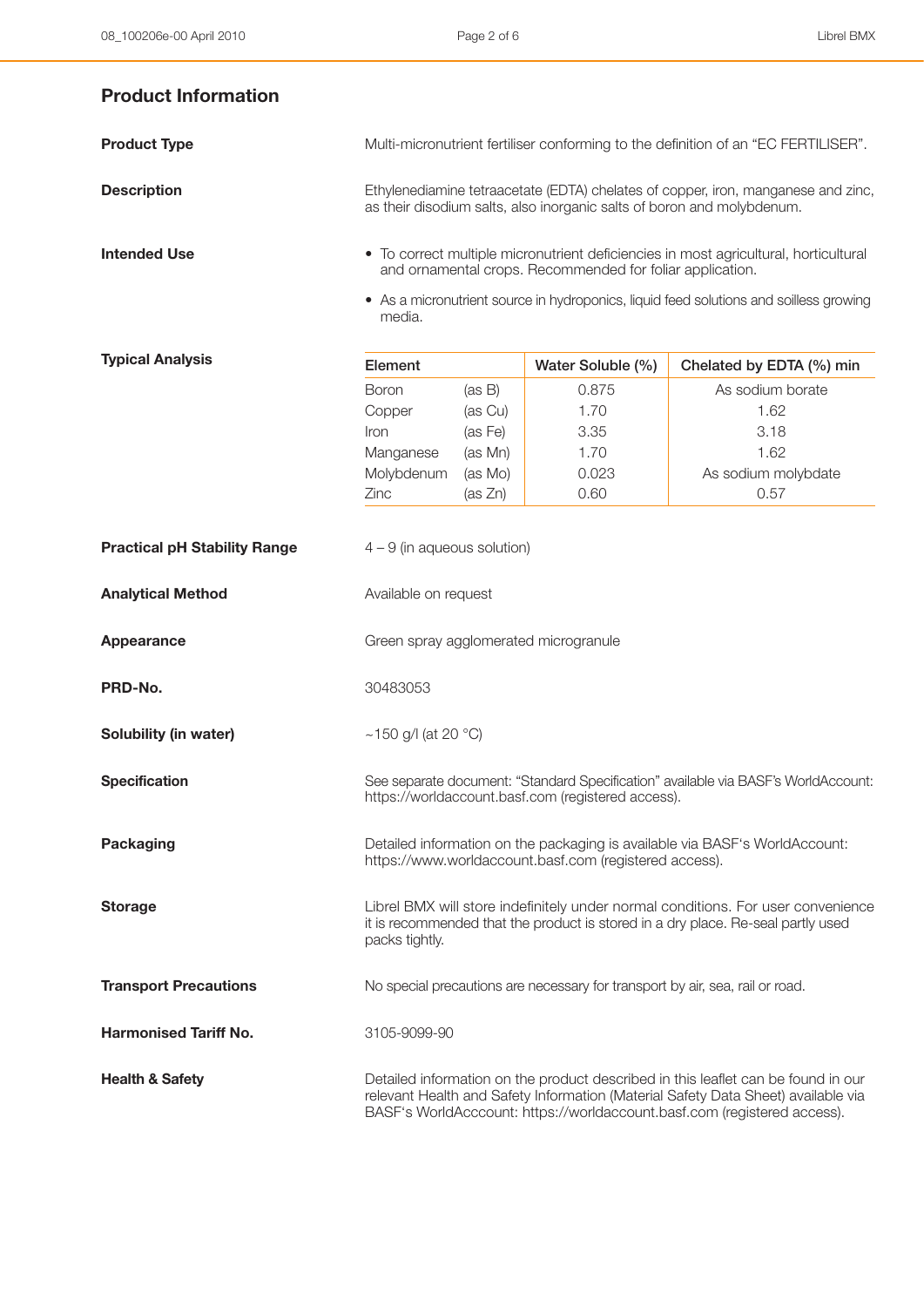| <b>Directions for Use</b>  |                                                                                                                                                                                                                                                                                                                                                                                                                                                                                                                                                                                                                                                                                                                             |
|----------------------------|-----------------------------------------------------------------------------------------------------------------------------------------------------------------------------------------------------------------------------------------------------------------------------------------------------------------------------------------------------------------------------------------------------------------------------------------------------------------------------------------------------------------------------------------------------------------------------------------------------------------------------------------------------------------------------------------------------------------------------|
| <b>General Information</b> | Librel BMX gives best results when crops have adequate supplies of water and<br>major nutrients and are not under stress for any other reason. Conditions that are<br>responsible for one particular deficiency can also induce deficiencies of other<br>micronutrients. Always ensure that deficiencies are confirmed before treatment is<br>carried out.                                                                                                                                                                                                                                                                                                                                                                  |
| <b>Mixing With Water</b>   | The powder should be added slowly to the main bulk of the water while it is<br>being agitated. Continue agitation for a short while to ensure complete dissolution.                                                                                                                                                                                                                                                                                                                                                                                                                                                                                                                                                         |
| <b>Compatibility</b>       | Librel BMX is compatible with all other Librel chelates and many crop care<br>chemicals. It is also fully compatible with solutions containing soluble phosphates<br>such as liquid feeds and foliar fertilisers.                                                                                                                                                                                                                                                                                                                                                                                                                                                                                                           |
| <b>Foliar Application</b>  |                                                                                                                                                                                                                                                                                                                                                                                                                                                                                                                                                                                                                                                                                                                             |
| <b>General Information</b> | Librel BMX should be dissolved in a convenient volume of water to suit the<br>spraying machine being used and the target crop leaf area. The following points<br>should be observed.<br>1. The sprayer should be fitted with nozzles that produce a fine mist.<br>2. Only sufficient spray solution should be applied to coat the leaves and stems<br>with a film of moisture with little or no "run off".<br>3. Spraying should be carried out on a calm day but not during strong<br>sunshine or high temperatures. The best time is late afternoon or<br>evening.<br>4. If rain is imminent, spraying should be postponed. If rain falls within 4 hours<br>of spraying, the crop should be re-sprayed 3 or 4 days later. |
| <b>Fruit Crops</b>         | Do not exceed a solution of 0.1% (1 g/l) for any one or combination of Librel<br>chelates. Some fruit varieties and cultivars can exhibit unpredictable sensitivity to<br>EDTA chelates. Where local experience of successful use is not available, we<br>strongly recommend small-scale test applications before wide spread use.                                                                                                                                                                                                                                                                                                                                                                                          |

| <b>Rates of Use</b> |  |
|---------------------|--|
|                     |  |

| <b>Rates of Use</b> | Crop                                                | <b>Rates of Use</b><br>(kg/ha) | <b>Timing</b>                                                                                                               |
|---------------------|-----------------------------------------------------|--------------------------------|-----------------------------------------------------------------------------------------------------------------------------|
|                     | Ornamentals                                         | $0.5 - 1.0$                    | As necessary during the growing season.<br>Do not apply during flowering.                                                   |
|                     | Cereals e.g.<br>wheat,<br>barley millet,<br>sorghum | 1.0<br>1.0<br>1.0              | Early in season (GS 26)<br>Mid season (GS 37)<br>At ear emergence (GS 50)                                                   |
|                     | Rice                                                | 1.0<br>2.0                     | Before planting out<br>After crop is established in field                                                                   |
|                     | Potatoes and<br>other root crops                    | 1.0                            | Apply three times at $2 - 3$ week intervals<br>after the crop meets in the rows                                             |
|                     | Vegetables                                          | 1.0                            | Apply three times at $2 - 3$ week intervals<br>after the 5 true leaf stage and especially<br>during periods of rapid growth |
|                     | Fruit                                               | 0.5<br>0.5                     | Repeat the application several times in the<br>season.<br>Do not apply during flowering.<br>After fruit set (high volume)   |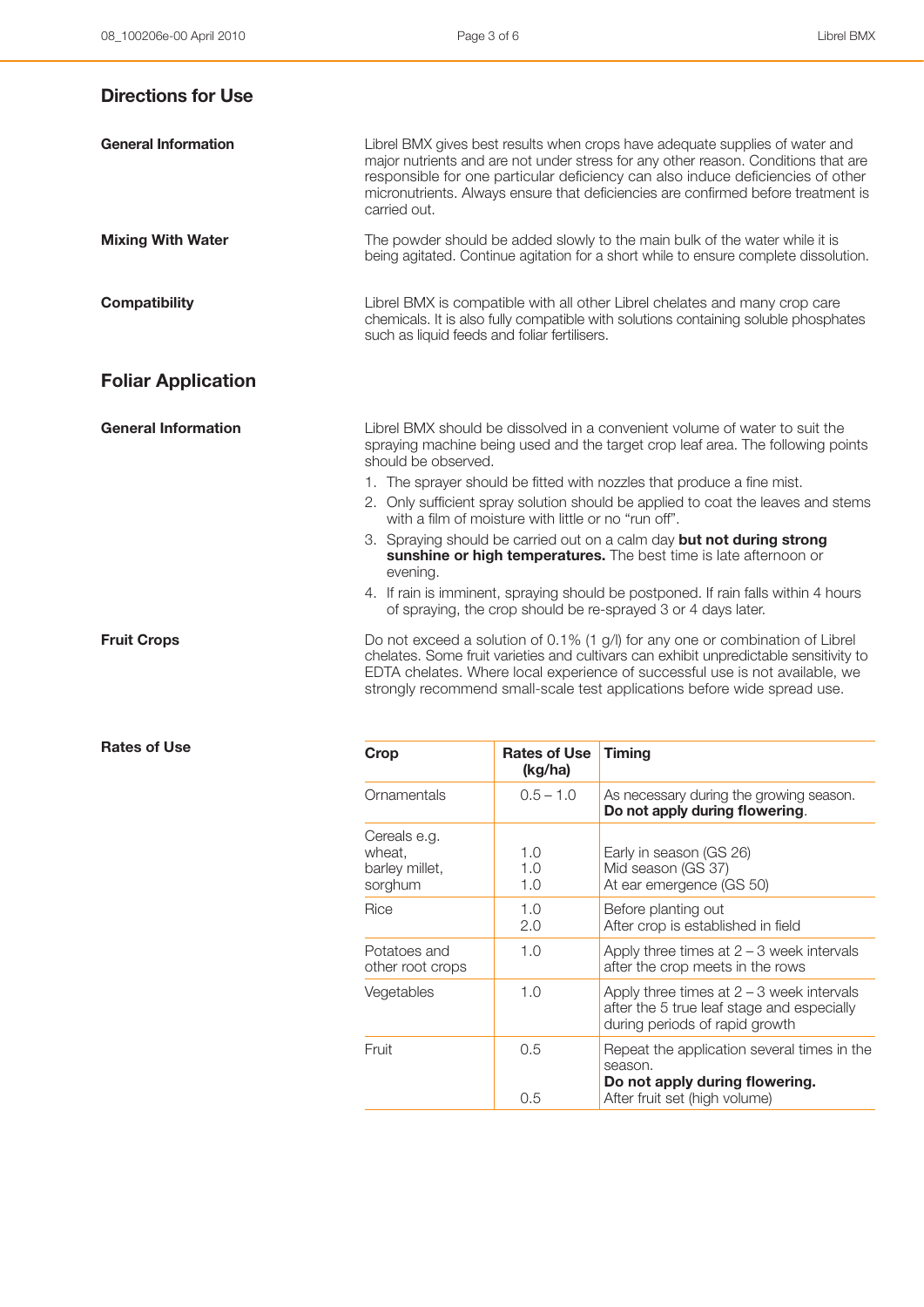| <b>Water Volume</b>           | The amount of Librel BMX to be applied should be mixed with a volume of water<br>appropriate to the crop leaf area of the type of spraying machine being used.                                     |                                                                                                                                                                                                                                                                                                                                    |  |
|-------------------------------|----------------------------------------------------------------------------------------------------------------------------------------------------------------------------------------------------|------------------------------------------------------------------------------------------------------------------------------------------------------------------------------------------------------------------------------------------------------------------------------------------------------------------------------------|--|
|                               | Fruit crops:                                                                                                                                                                                       | Arable crops: 200 - 600 litres per hectare.<br>500 - 1000 litres per hectare.                                                                                                                                                                                                                                                      |  |
|                               | NB:                                                                                                                                                                                                | Do not exceed a solution concentration of $0.1\%$ (1 g/l)                                                                                                                                                                                                                                                                          |  |
| <b>Wetting Agent</b>          | by the manufacturer.                                                                                                                                                                               | Unless Librel BMX is to be applied with a pesticide containing sufficient wetter, then<br>a standard, agricultural non-ionic wetting agent should be used as recommended                                                                                                                                                           |  |
| <b>Small Scale Use</b>        | For example using a knapsack sprayer. Prepare a $0.05 - 0.1\%$ (0.5 – 1.0 g/l)<br>solution and apply so as to coat the leaves and stems with a thin film of moisture<br>with little or no run-off. |                                                                                                                                                                                                                                                                                                                                    |  |
| <b>Soil Application</b>       | Please contact your supplier for appropriate recommendations.                                                                                                                                      |                                                                                                                                                                                                                                                                                                                                    |  |
| <b>Hydroponic Application</b> |                                                                                                                                                                                                    |                                                                                                                                                                                                                                                                                                                                    |  |
| <b>General Information</b>    |                                                                                                                                                                                                    | Librel BMX provides a convenient and effective pre-formulated source for<br>"Rockwool" and other hydroponic growing systems. There are no problems of<br>sourcing, purchasing and stock control or accurately weighing small quantities of<br>six individual materials. Also the risk of mistakes which could lead to deficiencies |  |

or toxicities is considerably reduced.

**Rates of Use Due to the variety of crops and cropping systems, it is not possible to give exact** recommendations for rates of use. The following table may be used as a guide.

| Quantity                                         | <b>Concentration in Feed Solution (ppm)</b>  |                                              |                                              |                                                    |                                                    |                                                          |
|--------------------------------------------------|----------------------------------------------|----------------------------------------------|----------------------------------------------|----------------------------------------------------|----------------------------------------------------|----------------------------------------------------------|
| of Librel<br>BMX(g)<br>per 1000<br><b>litres</b> | Fe                                           | Cu                                           | Mn                                           | Zn                                                 | в                                                  | Мo                                                       |
| 5<br>10<br>20<br>40<br>80                        | 0.03<br>0.15<br>0.34<br>0.67<br>1.34<br>2.68 | 0.02<br>0.10<br>0.17<br>0.34<br>0.68<br>1.36 | 0.02<br>0.10<br>0.17<br>0.34<br>0.68<br>1.36 | 0.006<br>0.030<br>0.060<br>0.120<br>0.240<br>0.480 | 0.008<br>0.040<br>0.080<br>0.160<br>0.320<br>0.640 | 0.0002<br>0.0010<br>0.0020<br>0.0040<br>0.0080<br>0.0160 |

Where additional iron is required, 1ppm Fe in the final solution may be obtained by adding 7.5 g of Librel Fe-Lo or 15 g of Librel Fe-DP per 1000 litres

For use in stock tanks (Tank B), the quantity of Librel BMX may be proportioned up by the dilution factor. e.g. for 40 g (the most widely used rate) in 1000 litres then dissolve 1 kg in 250 litres and dilute 1:100.